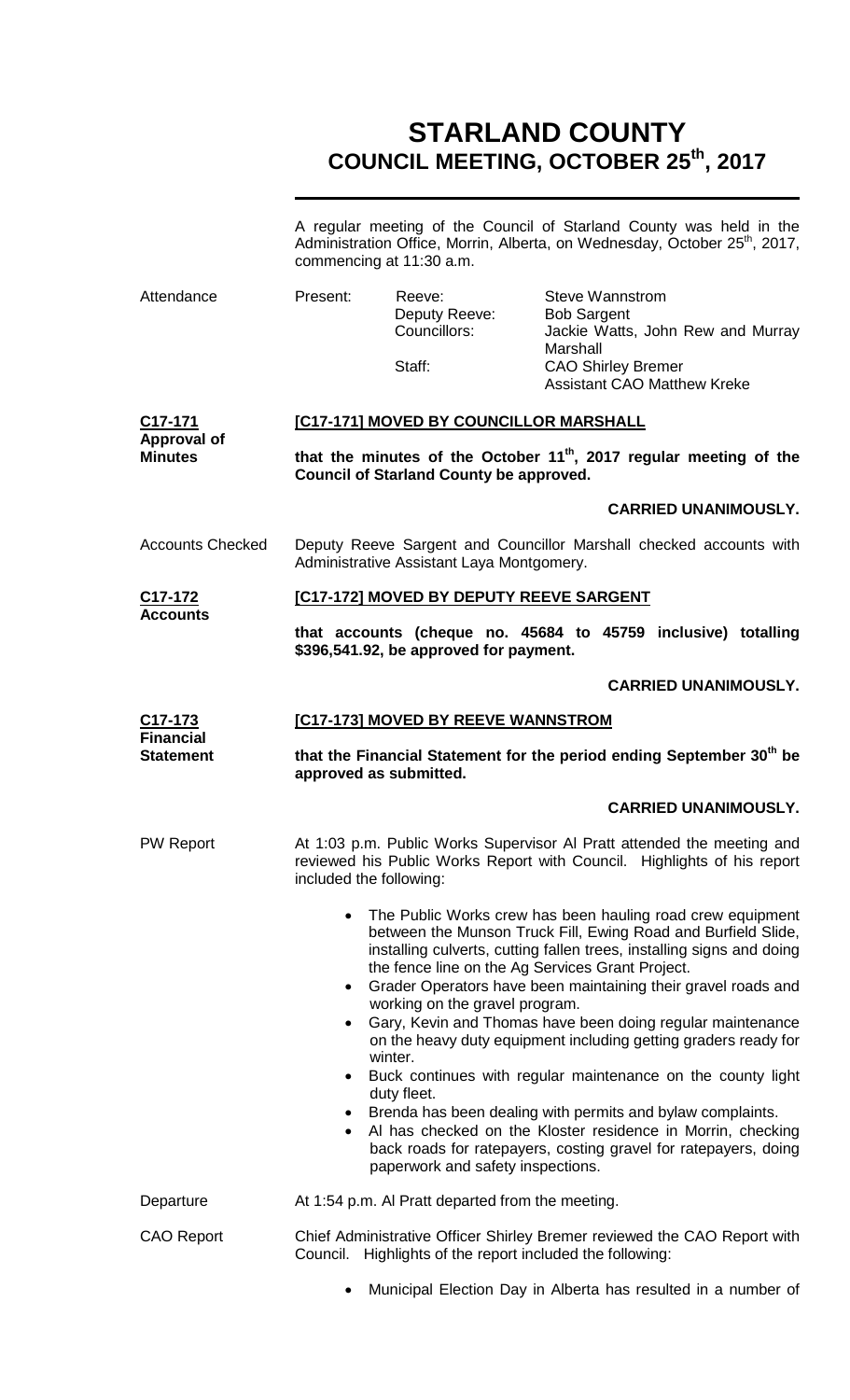|                                                         | Electoral Boundaries. If approved our area will merge with the<br>Strathmore area which will greatly increase the size of the<br>district.<br>The purchase of the Morrin residential property has been<br>$\bullet$<br>completed and title has officially been transferred to the County.<br>Currently we are planning on demolishing the house.<br>Our Public Works Department has received accolades from the<br>$\bullet$<br>Prairie Land School Division for excellent maintenance work on                                                                                                                                                                                                                                                                      |  |  |  |
|---------------------------------------------------------|---------------------------------------------------------------------------------------------------------------------------------------------------------------------------------------------------------------------------------------------------------------------------------------------------------------------------------------------------------------------------------------------------------------------------------------------------------------------------------------------------------------------------------------------------------------------------------------------------------------------------------------------------------------------------------------------------------------------------------------------------------------------|--|--|--|
| Attendance of<br>Manager Riep<br>& Municipal            | the County School Bus Routes.<br>At 2:00 p.m., Municipal Services Manager Riep attended the meeting and<br>reviewed his Municipal Services Report with Council. Highlights of his<br>report included the following:                                                                                                                                                                                                                                                                                                                                                                                                                                                                                                                                                 |  |  |  |
| <b>Services Report</b>                                  | Repairs were made to several leaks on the Morning Glory Water<br>$\bullet$<br>Line. The Co-op is worried that there is another major leak on<br>the line which is causing the majority of water loss. Member of<br>the Co-op have approached Glen about connecting the waterline<br>to the new truckfill line.<br>The Munson Truck fill Station is progressing with the installation<br>$\bullet$<br>of the 20,000 gallon storage reservoir completed. Currently the<br>crew is backfilling dirt around the structure.<br>The newer Craigmyle fire truck was recently delivered to<br>$\bullet$<br>Craigmyle, however the unit is missing a few items including the<br>generator while there is also a leak on one of the valves which<br>will need to be repaired. |  |  |  |
| <b>Fire Permits</b>                                     | A complaint was received from a resident of Starland County about the way<br>Fire Permits are issued. The complaint noted that residents are not being<br>notified when permitted burns are done nearby. Currently it is not required<br>that residents be notified of permitted burns within the County. Additionally<br>the concern was raised that individuals are burning garbage illegally.<br>Council advised that no change to this procedure is required at this time.                                                                                                                                                                                                                                                                                      |  |  |  |
| C <sub>17</sub> -174                                    | [C17-174] MOVED BY COUNCILLOR REW                                                                                                                                                                                                                                                                                                                                                                                                                                                                                                                                                                                                                                                                                                                                   |  |  |  |
| <b>Cemetery</b><br><b>Maintenance</b><br><b>Invoice</b> | that Starland County pay \$830.00 to Art Bergman of Starland County<br>for maintenance work he performed on the Dowling Lake and St.<br><b>Mark's Lutheran Cemeteries.</b>                                                                                                                                                                                                                                                                                                                                                                                                                                                                                                                                                                                          |  |  |  |
|                                                         | <b>CARRIED UNANIMOUSLY.</b>                                                                                                                                                                                                                                                                                                                                                                                                                                                                                                                                                                                                                                                                                                                                         |  |  |  |
| <u>C17-175</u>                                          |                                                                                                                                                                                                                                                                                                                                                                                                                                                                                                                                                                                                                                                                                                                                                                     |  |  |  |
|                                                         | [C17-175] MOVED BY COUNCILLOR WATTS                                                                                                                                                                                                                                                                                                                                                                                                                                                                                                                                                                                                                                                                                                                                 |  |  |  |
| <b>River Hazard</b><br><b>Study</b>                     | that Starland County support Alberta Environment and Parks in their<br>application to the National Disaster Mitigation Program for funding to<br>carry out a River Hazard Study in the Starland County area.                                                                                                                                                                                                                                                                                                                                                                                                                                                                                                                                                        |  |  |  |
|                                                         | <b>CARRIED UNANIMOUSLY.</b>                                                                                                                                                                                                                                                                                                                                                                                                                                                                                                                                                                                                                                                                                                                                         |  |  |  |
| Departure                                               | At 3:20 p.m. Glen Riep departed from the meeting.                                                                                                                                                                                                                                                                                                                                                                                                                                                                                                                                                                                                                                                                                                                   |  |  |  |
| <b>AAMDC Fall</b><br>Convention                         | CAO Bremer reviewed with Council an updated copy of the Agenda for the<br>2017 Fall Convention of the AAMDC. Accommodations need to be<br>confirmed so final numbers will be needed for attendance.                                                                                                                                                                                                                                                                                                                                                                                                                                                                                                                                                                 |  |  |  |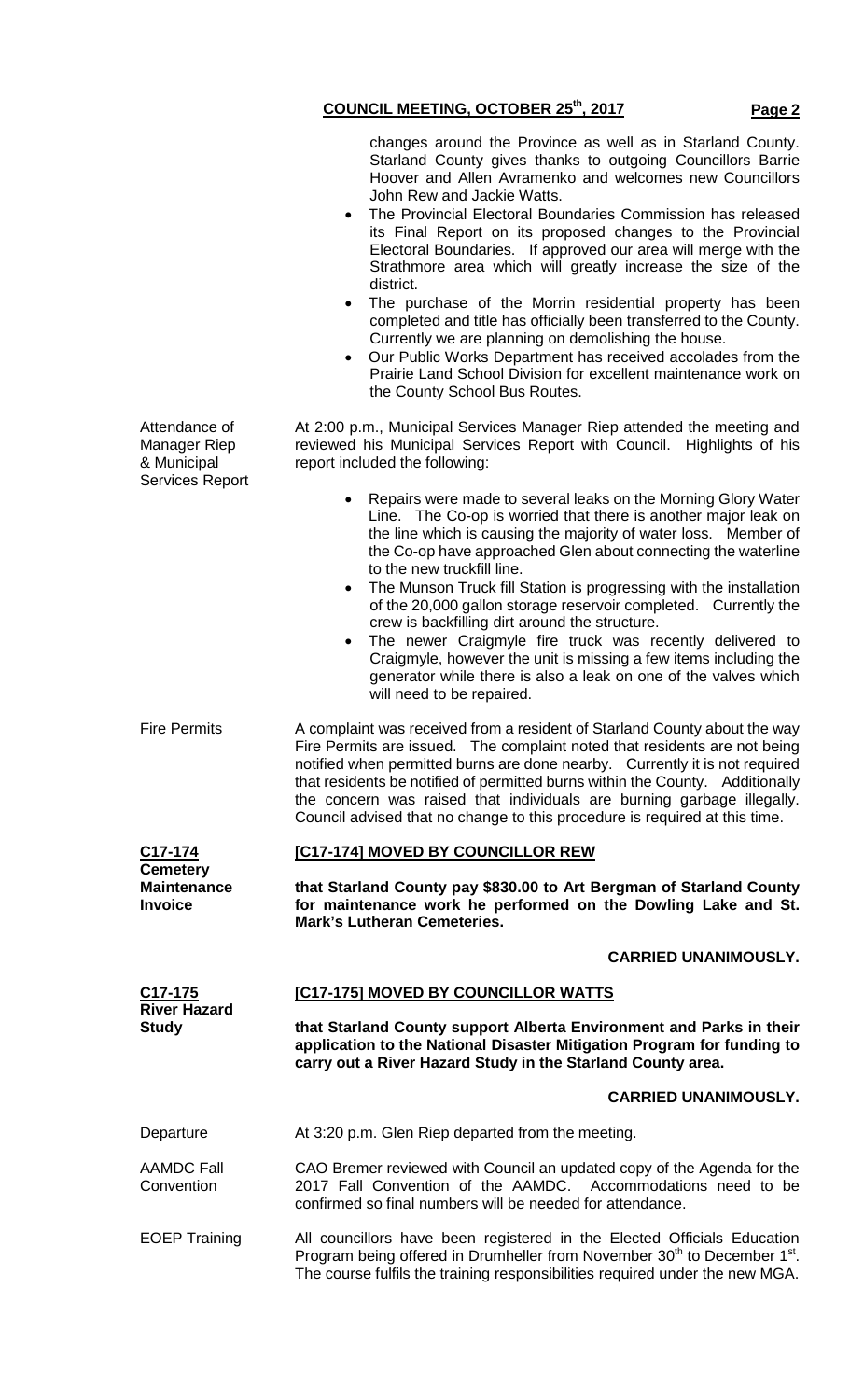## **COUNCIL MEETING, OCTOBER 25th, 2017 Page 3**

| <b>Tax Transfer</b><br>Issue                     | Assistant CAO Kreke reviewed with Council issues related to the proposed<br>disposition of the 9 parcels of land recently transferred to Starland County<br>from the Provincial Government. Currently the land is being leased out for<br>grazing with the current lessees requesting a meeting with council before<br>any decisions are made. |                                                                                                                                                                                                                                                                |                                                                                         |                                                                                         |  |  |  |
|--------------------------------------------------|------------------------------------------------------------------------------------------------------------------------------------------------------------------------------------------------------------------------------------------------------------------------------------------------------------------------------------------------|----------------------------------------------------------------------------------------------------------------------------------------------------------------------------------------------------------------------------------------------------------------|-----------------------------------------------------------------------------------------|-----------------------------------------------------------------------------------------|--|--|--|
| Dog Bylaw<br>Enforcement                         |                                                                                                                                                                                                                                                                                                                                                | Assistant CAO Kreke reviewed with Council a copy of the proposed contract<br>between Starland County and Old MacDonald Kennels of Ponoka. The<br>Contract is for 1 year and provides for 1 patrol monthly in winter with two<br>monthly patrols in the summer. |                                                                                         |                                                                                         |  |  |  |
| C17-176<br><b>Enforcement</b><br><b>Contract</b> |                                                                                                                                                                                                                                                                                                                                                | [C17-176] MOVED BY DEPUTY REEVE SARGENT                                                                                                                                                                                                                        |                                                                                         |                                                                                         |  |  |  |
|                                                  |                                                                                                                                                                                                                                                                                                                                                | that Starland County enter into an agreement with Old MacDonald<br>Kennels of Ponoka for the provision of Dog Enforcement Services for<br>1 year as per the terms of the contract submitted by Administration.                                                 |                                                                                         |                                                                                         |  |  |  |
|                                                  |                                                                                                                                                                                                                                                                                                                                                |                                                                                                                                                                                                                                                                |                                                                                         | <b>CARRIED UNANIMOUSLY.</b>                                                             |  |  |  |
| C17-177                                          |                                                                                                                                                                                                                                                                                                                                                | [C17-177] MOVED BY COUNCILLOR WATTS                                                                                                                                                                                                                            |                                                                                         |                                                                                         |  |  |  |
| <b>Bylaw</b><br><b>Amendment</b>                 |                                                                                                                                                                                                                                                                                                                                                | that Starland County appoint Old MacDonald Kennels of Ponoka as<br>Dog Control Officer for Starland County as per Bylaw 985 and update<br>said Bylaw to reflect the fee schedule charged by Old MacDonald<br>Kennels.                                          |                                                                                         |                                                                                         |  |  |  |
|                                                  |                                                                                                                                                                                                                                                                                                                                                |                                                                                                                                                                                                                                                                |                                                                                         | <b>CARRIED UNANIMOUSLY.</b>                                                             |  |  |  |
| C <sub>17</sub> -178                             |                                                                                                                                                                                                                                                                                                                                                | [C17-178] MOVED BY COUNCILLOR MARSHALL                                                                                                                                                                                                                         |                                                                                         |                                                                                         |  |  |  |
| <b>RDRWA</b><br><b>Requisition</b>               |                                                                                                                                                                                                                                                                                                                                                | that Starland County pay \$1,035.50 to the Red Deer River Watershed<br>Alliance to cover the 2018 requisition.                                                                                                                                                 |                                                                                         |                                                                                         |  |  |  |
|                                                  |                                                                                                                                                                                                                                                                                                                                                |                                                                                                                                                                                                                                                                |                                                                                         | <b>CARRIED UNANIMOUSLY.</b>                                                             |  |  |  |
| <b>Christmas Party</b>                           |                                                                                                                                                                                                                                                                                                                                                | Administration has proposed several options and dates for the 2017<br>Christmas Party. Council advised that the party should use a location<br>close to Starland County.                                                                                       |                                                                                         |                                                                                         |  |  |  |
| Committee<br>Reports                             |                                                                                                                                                                                                                                                                                                                                                | Each of the Councillors present briefly reported on the various committees<br>to which they are appointed.                                                                                                                                                     |                                                                                         |                                                                                         |  |  |  |
| Council                                          |                                                                                                                                                                                                                                                                                                                                                | <b>Council Communications:</b>                                                                                                                                                                                                                                 |                                                                                         |                                                                                         |  |  |  |
| Communications                                   | i)                                                                                                                                                                                                                                                                                                                                             | Alberta Municipal Affairs re: Conflict Resolution Day - October 19,<br>2017.                                                                                                                                                                                   |                                                                                         |                                                                                         |  |  |  |
|                                                  | V)                                                                                                                                                                                                                                                                                                                                             | Alberta Association of Municipal Districts and Counties re:                                                                                                                                                                                                    |                                                                                         |                                                                                         |  |  |  |
|                                                  |                                                                                                                                                                                                                                                                                                                                                | Contact Newsletter (2 issues)<br>$\bullet$                                                                                                                                                                                                                     |                                                                                         |                                                                                         |  |  |  |
| Accounts                                         |                                                                                                                                                                                                                                                                                                                                                | Accounts - see prior motion.                                                                                                                                                                                                                                   |                                                                                         |                                                                                         |  |  |  |
|                                                  |                                                                                                                                                                                                                                                                                                                                                | <b>AAMDC</b><br>CK# 45684<br>9,903.13                                                                                                                                                                                                                          |                                                                                         |                                                                                         |  |  |  |
|                                                  |                                                                                                                                                                                                                                                                                                                                                | <b>Sub-Total:</b>                                                                                                                                                                                                                                              | \$                                                                                      | 9,903.13                                                                                |  |  |  |
|                                                  | <b>AAMDC</b><br><b>AEOP</b>                                                                                                                                                                                                                                                                                                                    | ACKLANDS-GRAINGER INC.<br><b>ACTIVE GLASS</b><br>ADAMS INDUSTRIAL SUPPLIES INC.<br>ADVANCED COOLANT TECHNOLOGIES CK# 45688<br>AIR LIQUIDE CANADA HEAD OFFICE<br>ALLIED DISTRIBUTORS DRUM LTD.                                                                  | CK# 45685<br>CK# 45686<br>CK# 45687<br>CK# 45689<br>CK# 45690<br>CK# 45691<br>CK# 45692 | 338.39<br>346.75<br>1,178.74<br>1,155.54<br>363.83<br>54,309.69<br>1,050.00<br>2,416.90 |  |  |  |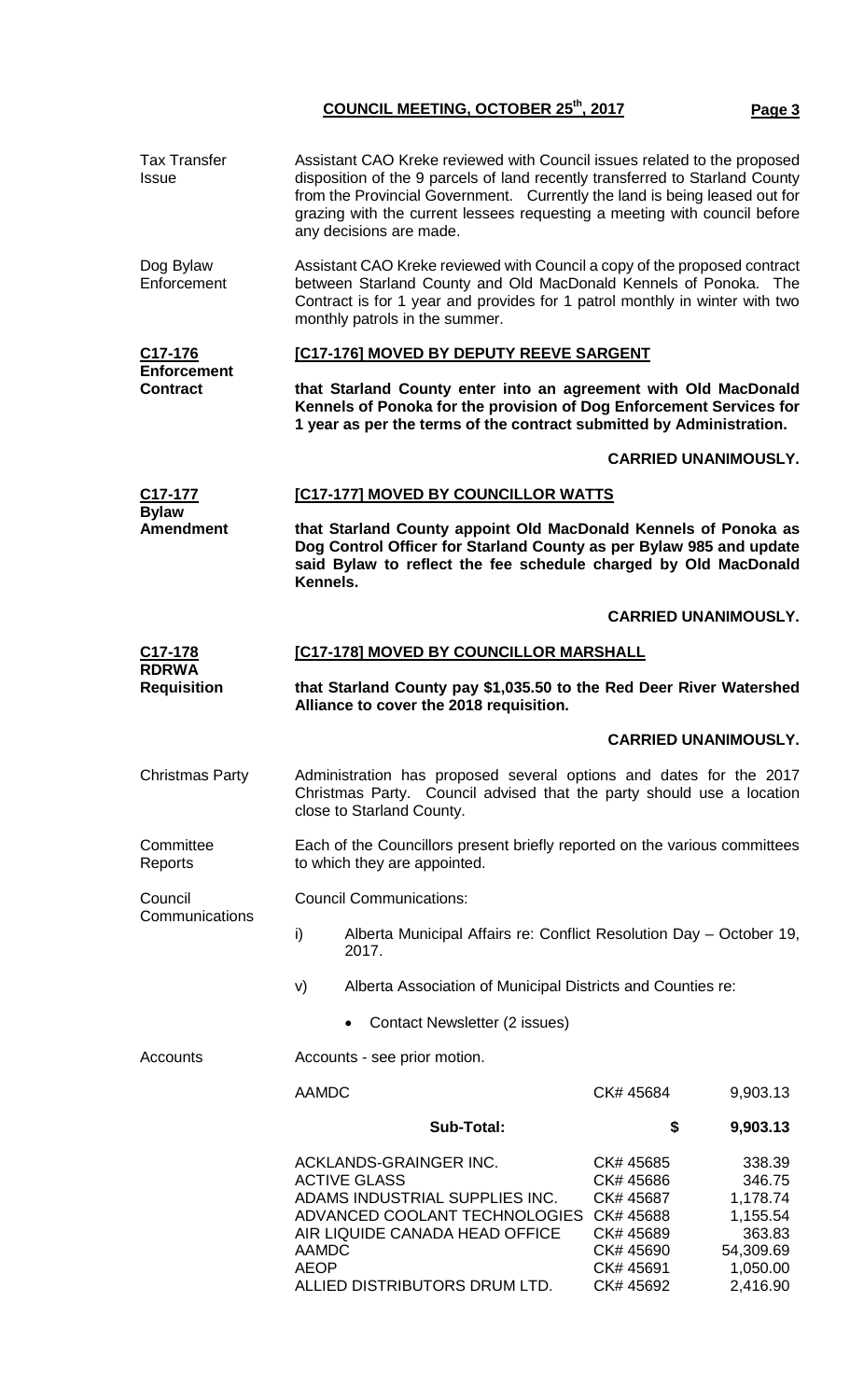| ALTAGAS UTILITIES INC.                    | CK# 45693 | 833.37     |
|-------------------------------------------|-----------|------------|
|                                           |           |            |
| APPLIED INDUSTRIAL TECHNOLOGIES           | CK# 45694 | 5,152.97   |
| ATCO ELECTRIC LTD.                        | CK# 45695 | 34.17      |
|                                           |           |            |
| AVRAMENKO, ALLEN                          | CK# 45696 | 10,232.27  |
| <b>BARRON, FRANCIS</b>                    | CK# 45697 | 366.50     |
|                                           |           |            |
| <b>BIG COUNTRY GAS CO-OP</b>              | CK# 45698 | 205.69     |
| BREMER, SHIRLEY J.                        | CK# 45699 | 123.65     |
|                                           |           |            |
| <b>BROWNLEE LLP</b>                       | CK# 45700 | 154.36     |
| <b>BUKSA ASSOCIATES INC.</b>              | CK# 45701 | 480.00     |
|                                           |           |            |
| BURT, EDWIN L.                            | CK# 45702 | 150.00     |
| CERTIFIED LABS, DIV. OF NCH CORP.         | CK# 45703 | 603.70     |
|                                           |           |            |
| <b>CERVUS AG EQUIPMENT LP</b>             | CK# 45704 | 659.53     |
| <b>COUNTY OF STETTLER</b>                 | CK# 45705 | 60.00      |
|                                           |           |            |
| <b>CRAIGMYLE CIVIC CENTRE SOCIETY</b>     | CK# 45706 | 100.00     |
| DEVALERIOLA, CHERYL                       | CK# 45707 | 716.00     |
|                                           |           |            |
| DRUMHELLER SOLID WASTE                    | CK# 45708 | 636.96     |
| DRUMHELLER CHRYSLER LTD.                  | CK# 45709 | 88.40      |
|                                           | CK# 45710 | 177.72     |
| DRUMHELLER CO-OP LTD.                     |           |            |
| DRUMHELLER COMMUNITY LEARNING             | CK# 45711 | 75.00      |
| EAST CENTRAL GAS CO-OP LTD.               | CK# 45712 | 150.22     |
|                                           |           |            |
| <b>FLAMAN, HEATHER</b>                    | CK# 45713 | 25.20      |
| <b>GOVERNMENT OF ALBERTA</b>              | CK# 45714 | 400.00     |
|                                           |           |            |
| H & H HUXTED ENT. LTD.                    | CK# 45715 | 704.04     |
| <b>HEARTLAND GLASS LTD.</b>               | CK# 45716 | 236.25     |
|                                           |           |            |
| HENRY KROEGER REGIONAL WATER              | CK# 45717 | 225.39     |
| HI-WAY 9 EXPRESS LTD.                     | CK# 45718 | 267.60     |
|                                           |           |            |
| <b>HOOVER, BARRIE</b>                     | CK# 45719 | 3,721.29   |
| <b>JERRY'S LOCK &amp; KEY SERVICE</b>     | CK# 45720 | 68.62      |
|                                           |           |            |
| <b>KNEEHILL COUNTY</b>                    | CK# 45721 | 4,418.43   |
| KORTECH CALCIUM SERVICES LTD.             | CK# 45722 | 34,359.92  |
|                                           |           |            |
| <b>KREKE, MATTHEW</b>                     | CK# 45723 | 699.31     |
| <b>KUDRAS, DARA</b>                       | CK# 45724 | 180.55     |
| LN LAND DEVELOPMENT                       | CK# 45725 |            |
|                                           |           | 2,913.75   |
| LAPP                                      | CK# 45726 | 27,253.76  |
| MARSHALL, MURRAY                          | CK# 45727 | 6,328.75   |
|                                           |           |            |
| <b>MORRIN COMMUNITY HALL</b>              | CK# 45728 | 200.00     |
| MPE ENGINEERING LTD.                      | CK# 45729 | 8,572.21   |
|                                           |           |            |
| MUNSON COMMIUNITY ASSOCIATION             | CK# 45730 | 150.00     |
| NEU MUEHL HUTTERIAN BRETHREN              | CK# 45731 | 650.00     |
|                                           |           |            |
| <b>NEWCASTLE TOWING</b>                   | CK# 45732 | 531.30     |
| NORLIE, LINDA L.                          | CK# 45733 | 440.79     |
|                                           |           |            |
| OLMSTEAD & SONS BUILDING MOVERS CK# 45734 |           | 630.00     |
| <b>PRMS</b>                               | CK# 45735 | 877.50     |
| PANE MANAGEMENT WINDOW                    | CK# 45736 | 682.50     |
|                                           |           |            |
| RECEIVER GENERAL OF CANADA                | CK# 45737 | 46,689.44  |
| ROADATA SERVICES LTD.                     | CK# 45738 | 567.00     |
|                                           |           |            |
| ROWE, DIANA                               | CK# 45739 | 338.90     |
| <b>SARGENT, ROBERT</b>                    | CK# 45740 | 265.93     |
|                                           |           |            |
| <b>SCHOW, JOANNE</b>                      | CK# 45741 | 401.20     |
| SHRED-IT INTERNATIONAL ULC                | CK# 45742 | 212.87     |
|                                           |           |            |
| <b>SPECIAL AREAS BOARD</b>                | CK# 45743 | 95.01      |
| <b>STARLAND REGIONAL WATER</b>            | CK# 45744 | 993.37     |
|                                           | CK# 45745 | 58.22      |
| <b>SUNTJENS, KATIE</b>                    |           |            |
| <b>TAQA NORTH</b>                         | CK# 45746 | 21.00      |
| TELUS COMMUNICATIONS INC.                 | CK# 45747 | 252.12     |
|                                           |           |            |
| TELUS MOBILITY INC.                       | CK# 45748 | 1,244.24   |
| THE DRUMHELLER MAIL                       | CK# 45749 | 316.93     |
|                                           |           |            |
| THE PHONE EXPERTS                         | CK# 45750 | 509.78     |
| UNSURPASSABLE CONSTRUCTION                | CK# 45751 | 147,821.28 |
|                                           |           |            |
| <b>WADES JEWELLERY</b>                    | CK# 45752 | 33.08      |
| <b>WANNSTROM, STEVE</b>                   | CK# 45753 | 256.25     |
|                                           |           |            |
| <b>WARWICK PRINTING CO. LTD</b>           | CK# 45754 | 116.03     |
| <b>WATER PURE &amp; SIMPLE</b>            | CK# 45755 | 120.50     |
|                                           |           |            |
| <b>WESTERGARD MOTORS</b>                  | CK# 45756 | 5,308.25   |
| <b>WESTOCK FRAME AND WHEEL</b>            | CK# 45757 | 2,737.88   |
|                                           |           |            |

WOLF, TRACY CK# 45758 1,267.00

**COUNCIL MEETING, OCTOBER 25th, 2017 Page 4**